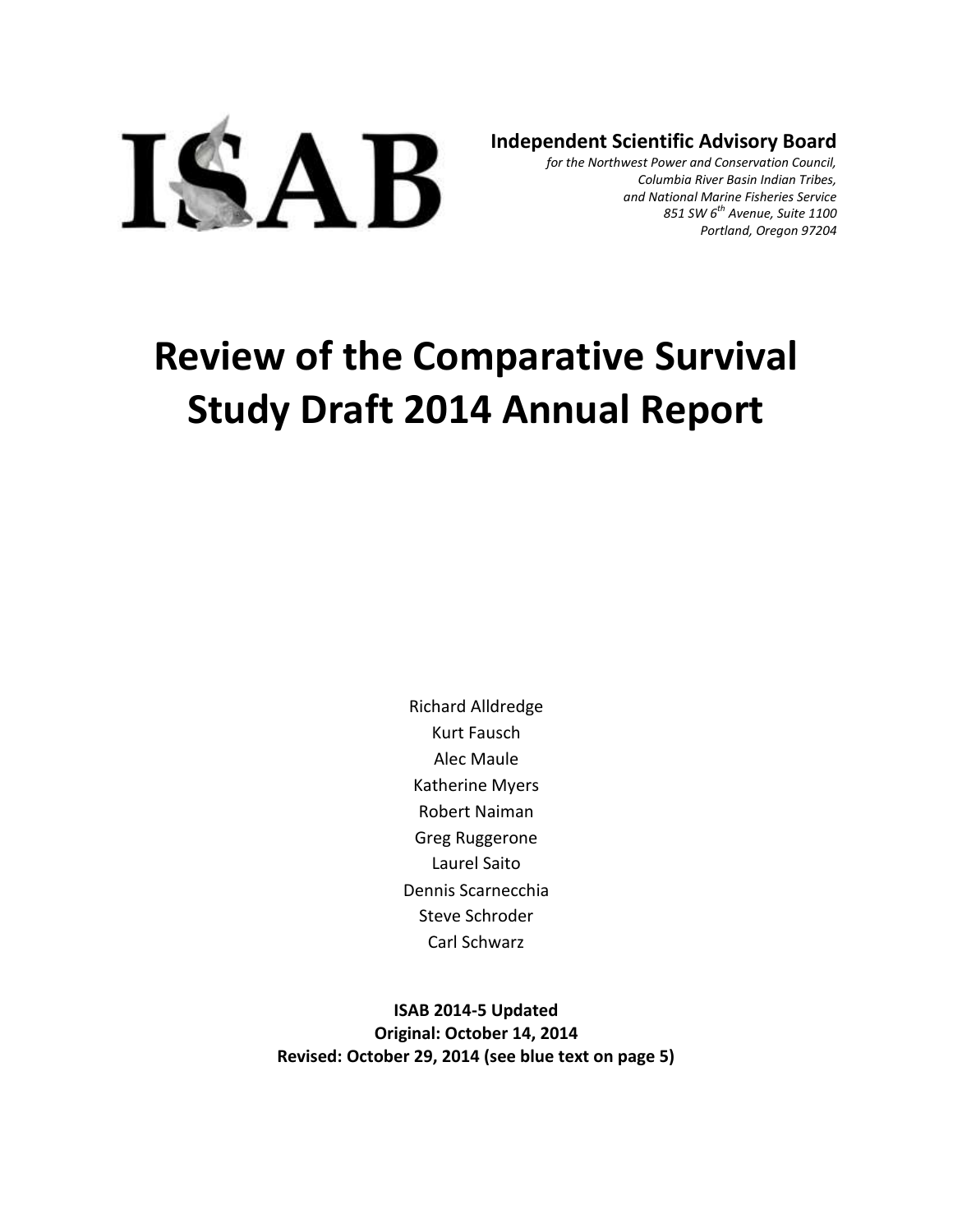# **ISAB Review of the Comparative Survival Study (CSS) Draft 2014 Annual Report**

# **Contents**

| CHAPTER 3. EFFECTS OF THE IN-RIVER ENVIRONMENT ON JUVENILE TRAVEL TIME, INSTANTANEOUS MORTALITY RATES AND SURVIVAL 8                                                                                                               |  |
|------------------------------------------------------------------------------------------------------------------------------------------------------------------------------------------------------------------------------------|--|
| CHAPTER 6. PIT-TAG AND CODED-WIRE-TAG EFFECTS ON SMOLT-TO-ADULT RETURN RATES FOR CARSON NATIONAL FISH HATCHERY<br>APPENDIX A: (SR), SAR, TIR, AND D FOR SNAKE RIVER HATCHERY AND WILD SPRING/SUMMER CHINOOK SALMON, STEELHEAD, AND |  |
|                                                                                                                                                                                                                                    |  |
|                                                                                                                                                                                                                                    |  |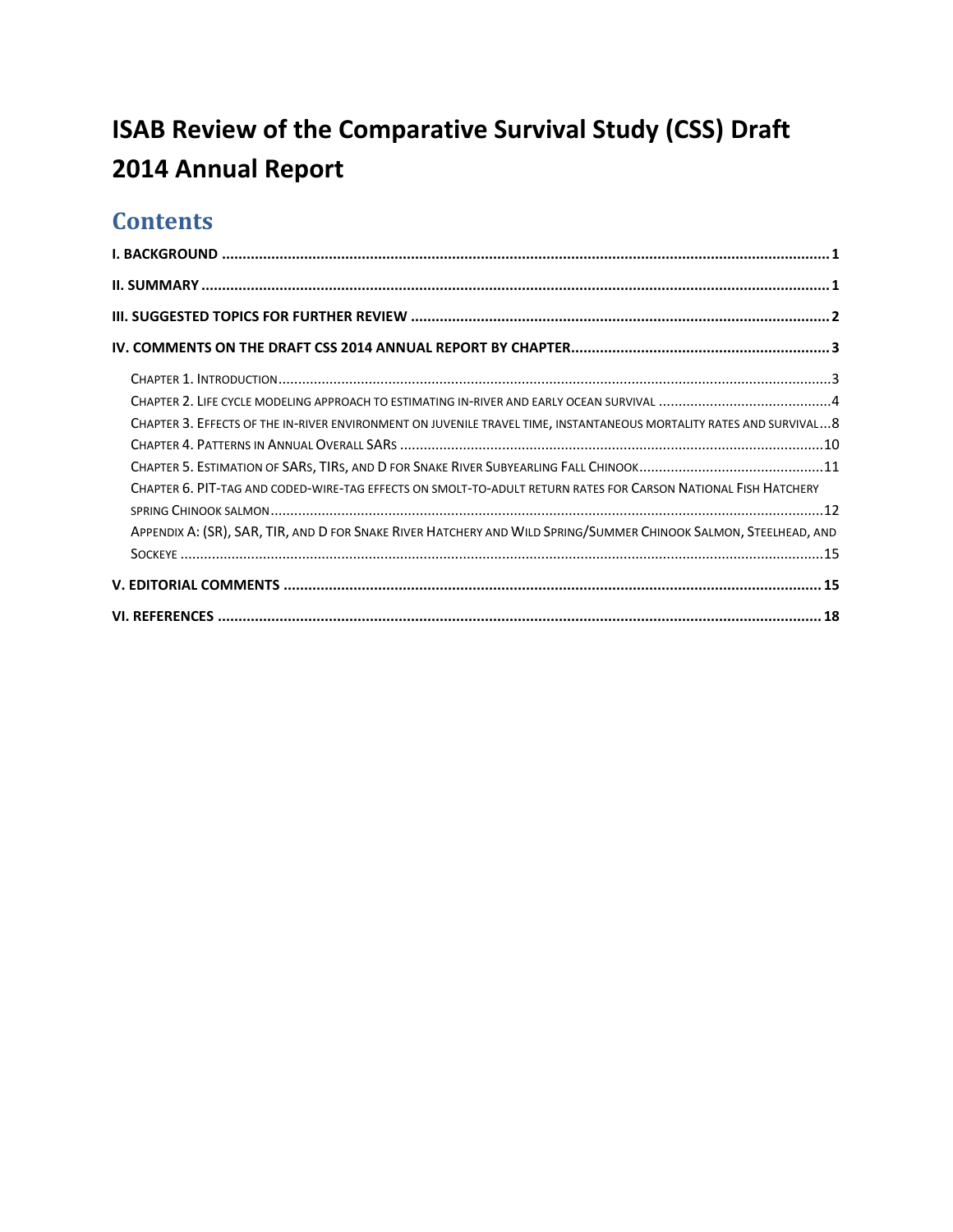# **ISAB Review of the Comparative Survival Study (CSS) Draft 2014 Annual Report**

# <span id="page-2-0"></span>**I. Background**

The Northwest Power and Conservation Council's [2009 amendments](http://www.nwcouncil.org/library/2009/2009-09) to the Columbia River Basin Fish and Wildlife Program call for a regular system of independent and timely science reviews of the [Fish Passage Center's](http://www.fpc.org/) (FPC) analytical products. These reviews include evaluations of the Comparative Survival Study's draft annual reports. The Independent Scientific Advisory Board's (ISAB) reviews began four years ago with the evaluation of the CSS's draft 2010 Annual Report [\(ISAB 2010-5\)](http://www.nwcouncil.org/library/report.asp?d=11), followed by a review of the draft 2011 Annual Report [\(ISAB 2011-5\)](http://www.nwcouncil.org/library/report.asp?d=652), the draft 2012 Annual Report [\(ISAB 2012-7\)](http://www.nwcouncil.org/fw/isab/isab2012-7/), and most recently a review of the draft 2013 Annual Report [\(ISAB 2013-4\)](http://www.nwcouncil.org/fw/isab/isab2013-4). This ISAB review of the draft 2014 CSS Annual Report is the ISAB's fifth review of CSS annual reports in response to the Council's 2009 Program.

#### <span id="page-2-1"></span>**II. Summary**

This ISAB evaluation begins by suggesting topics for further CSS review, then provides comments on each chapter of the [CSS Draft 2014](http://www.fpc.org/documents/CSS/DRAFT_CSS_2014_Annual_Report.pdf) Annual Report, and ends with editorial suggestions. Most of the CSS's draft 2014 report is an annual update of information in previous years' reports.

Overall, this year's report was well done. Many of the previous reviews' suggestions have been implemented, making current reports much easier to read and digest. Our review, therefore, focuses on new information presented. For all chapters, except Chapter 2 (Life Cycle Model), the ISAB therefore had, at most, minor concerns. However, for the new material in Chapter 2, the ISAB had significant questions and concerns about the methodology used to combine information from multiple sources, particularly the approach to combine likelihood and Bayesian paradigms. The ISAB suggests that, in the final 2014 annual report and future project documents, the authors provide additional rationale and justification for the approaches used to combine information from multiple sources. Further, results presented in Figures 2.7 onwards produced some unexplained patterns. For example, why did the models tend to consistently underestimate observed survival in freshwater and overestimate survival in the ocean? These patterns may indicate a systematic error in the models. If so, what is the cause of this, and can it be addressed?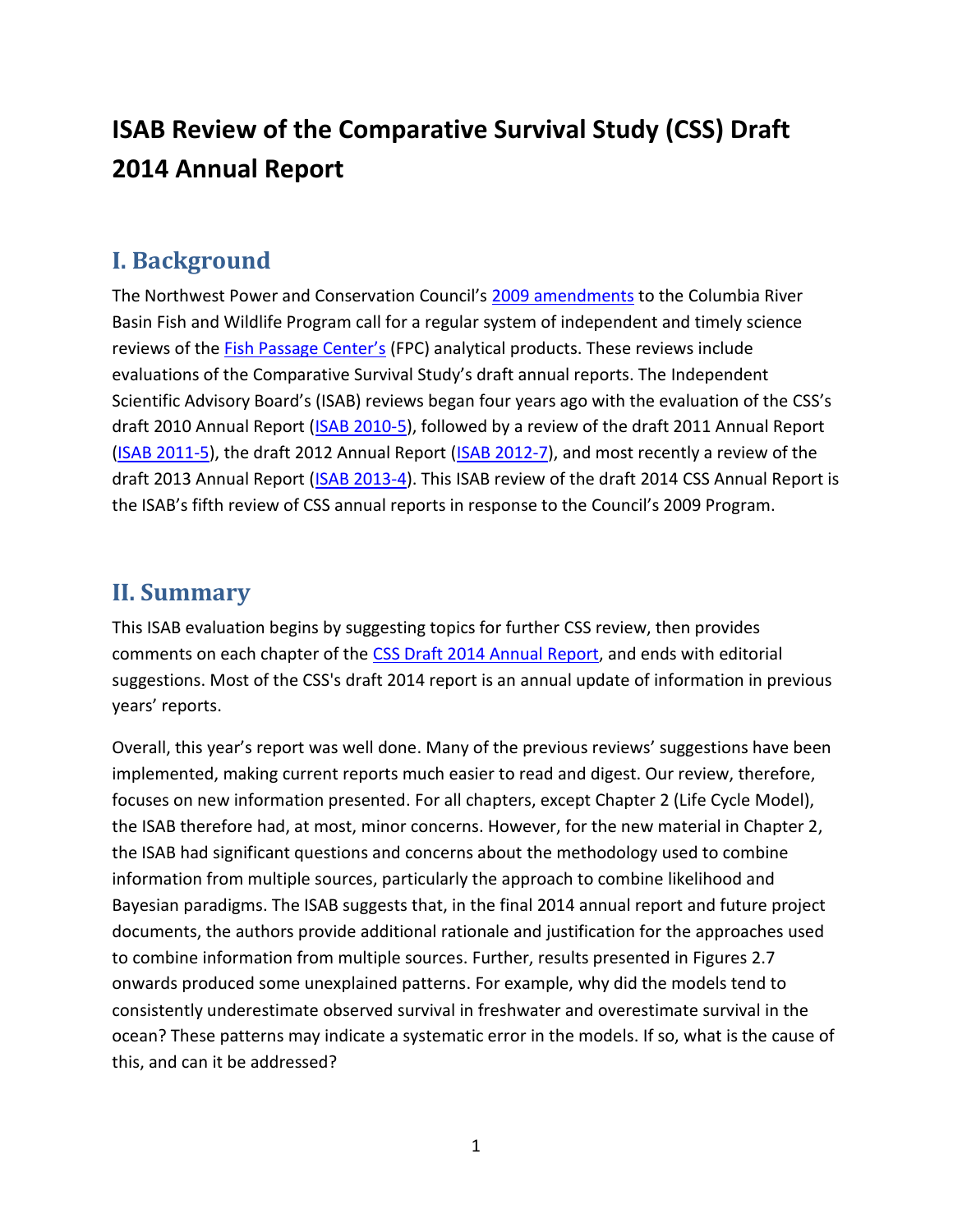The results of Chapter 6 (tag-effects experiment) are very preliminary. However, by the end of 2014, half of the adult production expected from this study will have returned to the Carson Hatchery. Next year's report should also include information on the number of adults produced and the tag loss rates experienced by each tag group. As the SARs become available in future years, this should result in an important peer-reviewed publication.

Overall, the ISAB believes the CSS reports provide valuable information and analyses that are fundamental for evaluating the survival of Columbia Basin salmonids.

# <span id="page-3-0"></span>**III. Suggested Topics for Further Review**

- (a) **Hypotheses on mechanisms regulating smolt-to-adult return rates (SARs).** The previous ISAB review had several suggestions on mechanisms regulating SARs, to which the CSS response was that it was "out of scope" of their mandate. That being the case, and since the CSS reports provide much of the data necessary for investigation of these questions, the ISAB strongly recommends that the information be available in digital formats. This will allow researchers interested in mechanisms regulating SARs to have easy access to the data. With the time series now approaching 20 years for some stocks, methods such as those in Pyper et al. (2001) may be suitable to investigate correlational patterns in migration timing, in-river survival, ocean survival, and SARs among stocks over large spatial scales to infer common effects on disparate stocks.
- (b) **Life-cycle modeling questions and Fish and Wildlife Program SAR objectives**. The previous ISAB review provided two questions that the life-cycle model should be able to answer.
	- (1) "*What changes in stream productivity* [salmonid productivity in rearing streams] *would be required to achieve population recovery if hydrosystem survival were to remain at the status quo?*"
	- (2) "*What changes in hydrosystem survival would be required to achieve a 20% increase in population abundance by a particular time in the future?*"

The CSS response agreed that these were important questions and felt that the next iteration of the model would be able to answer at least one of the questions. However, potential problems in the current model's implementation may preclude answering either question at this time. The ISAB believes that it is still important to answer these questions in subsequent years.

(c) **New PIT/CWT study**. The current study design, described in Chapter 6, may only detect the minimal potential adverse PIT tag effects experienced by fish in the Basin. In this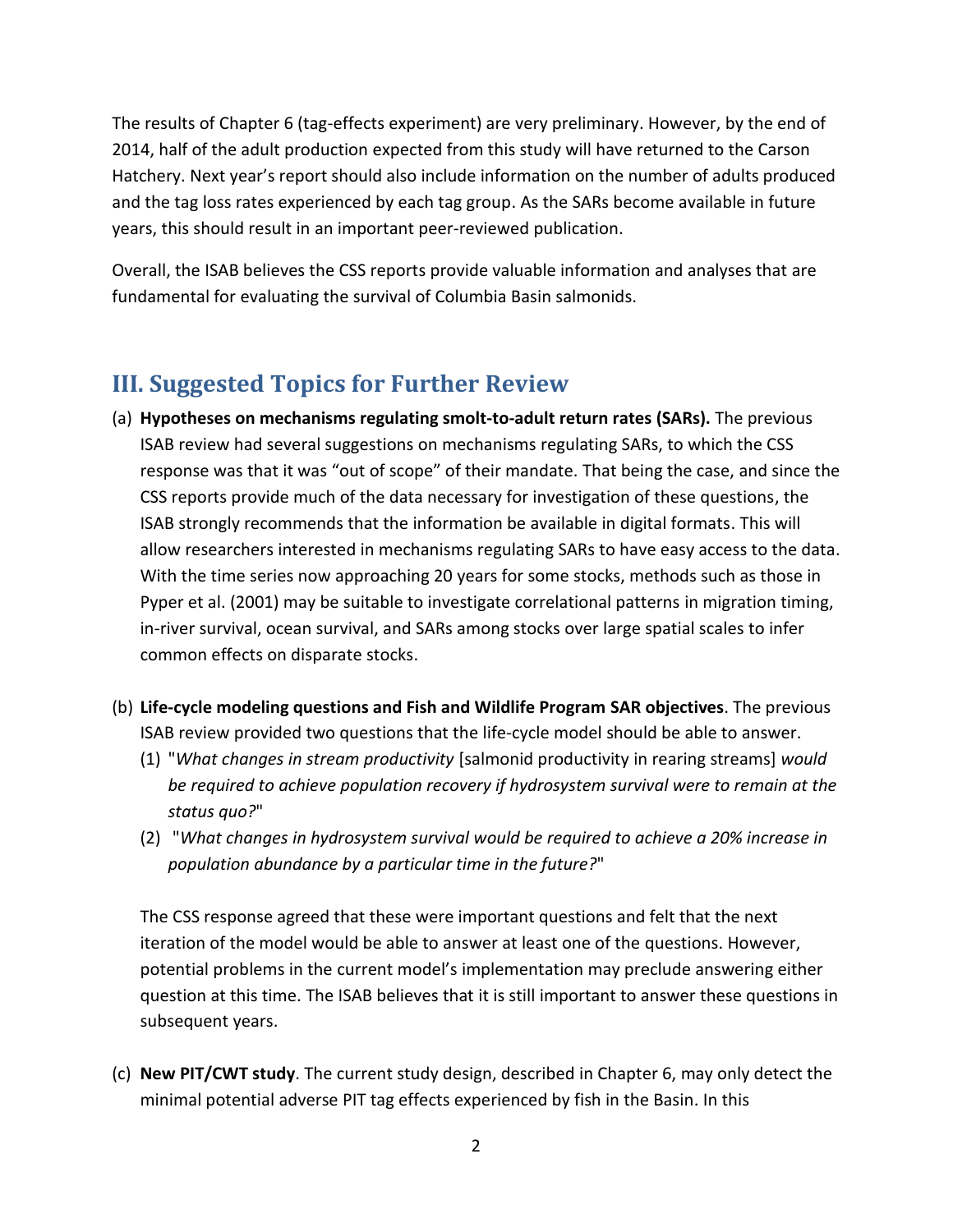experiment, larger fish are tagged before smoltification and fish are allowed to recover for several months from tagging stress. However, many field studies in the Basin apply PIT-tags to migrating smolts (some as small as 60 mm) captured in the field during warm water periods and release them soon afterward. To fully appreciate the potential impacts of PIT tags on survival and to adequately link these effects to fish tagged, a study paralleling those conditions should be performed.

# <span id="page-4-0"></span>**IV. Comments on the draft CSS 2014 Annual Report by Chapter**

#### <span id="page-4-1"></span>**Chapter 1. Introduction**

The introduction to the 2014 CSS Annual Report is a minor revision to those of previous versions. The new Figure 1.1 is very helpful. The ISAB reiterates its previous suggestion for adding a table with a historical timeline of key objectives and results from past CSS work. It would be helpful to summarize these in a timeline with separate columns for changes in transportation, tagging, and so forth. The table could also include citations to past reports and publications containing detailed information on past results, which would be useful to those not familiar with CSS activities.

#### **Specific comments and questions**

p.4, l.25. Since PIT-tagging must be done on larger fish, this must have some impact on interpretation. Upgrades in PIT-technology now allow smaller fish to be tagged. Has the tagging program changed the distribution of sizes of fish that are tagged over time? Some commentary here would be useful.

p.10. Bootstrapping. Fish are released as groups and not individually? Does the bootstrapping take into account the potential for over-dispersion by bootstrapping individual release groups (and combining them), or are all fish pooled before bootstrapping occurs?

p.11, l.24. The sockeye salmon tagging location will be changed in a few years to the Sawtooth Hatchery. There is a danger in changing a long-term program's location without some overlap for a few years between the two locations. The danger is that temporal effects become completely confounded with location effects. When changes are made in locations in long-term data sets, the ISAB recommends that a few years of data with concurrent operations be collected at both locations so the location effects can be disentangled from the temporal effects.

p.12, l.1. Some data must be available on detections of the delayed-migration fish? How are these data used?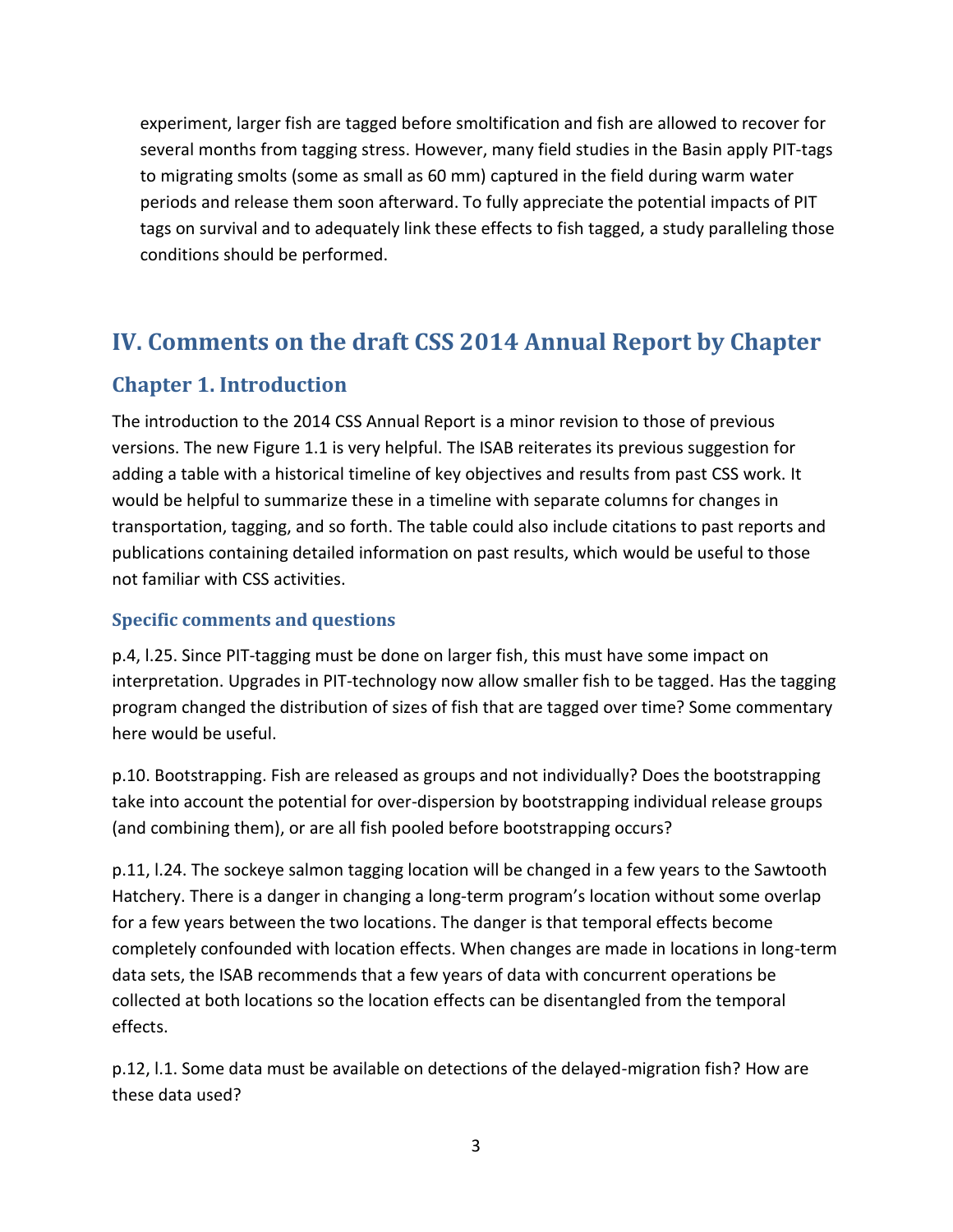### <span id="page-5-0"></span>**Chapter 2. Life cycle modeling approach to estimating in-river and early ocean survival**

The objective of this chapter is to develop a multiple-stock model linking freshwater spawning and rearing (FSR) production and survival to mainstem passage survival and ocean survival. The ultimate goal is to use the model to assess important management scenarios to recover spring Chinook salmon. The investigation uses a long time series of SAR data and smolt per spawner data for up to six populations within the Grande Ronde Major Population Group (GRMPG). In the previous report, three different models were evaluated, but in this report the life cycle modeling efforts are concentrated on the LCX model based on the previous analyses. The choice of this model needs to be periodically reviewed in case this decision was premature and based on "one-time-only" features of the data. The changes in this iteration of the report include (1) integration of PIT-tag information and other variables into the life cycle model, (2) separation of survival into distinct mainstem and early-ocean components, (3) inclusion of additional empirical evidence in model fitting procedures, and (4) allowance of variability in freshwater productivity.

Generally, the more appropriate way to combine information from different types of studies is to simply use the product of the likelihoods from the two studies in the optimization process. If the likelihoods are complex, an approximation would be to assume that the estimates from a study follow an approximate multivariate normal distribution with covariance structure based on the sampling variances and covariances (i.e., the square of the standard errors would form the sampling variances). Again, the product of the (approximate) multivariate normal distribution and the likelihood from the life-cycle model would be used in the optimization process. The methods proposed by the CSS group (page 30, equations 2.16 and 2.17) treat the empirical SARs and in-river S as data points that are compared to estimates of the same from life-cycle model. The equations make no use of the estimates' precision or of any sampling correlation among estimates, across years, or within years of the estimates. The proposed approach requires a much more rigorous justification. The equations also seem to add a process error – it appears that there is the addition of a hierarchical Bayesian component (e.g., the yearly in-river S's come from a distribution around a long-term mean with some year-toyear variability). If so, then the whole modeling structure needs to be revised to add this hierarchical component.

Furthermore (page 30), a Bayesian analysis is run after the maximum likelihood estimates (MLEs) are found. But no information is presented on which parameters have priors or on the actual prior for each parameter. Without this information, it is very difficult to interpret the resulting estimates. If a Bayesian approach is intended, then the preferred approach would be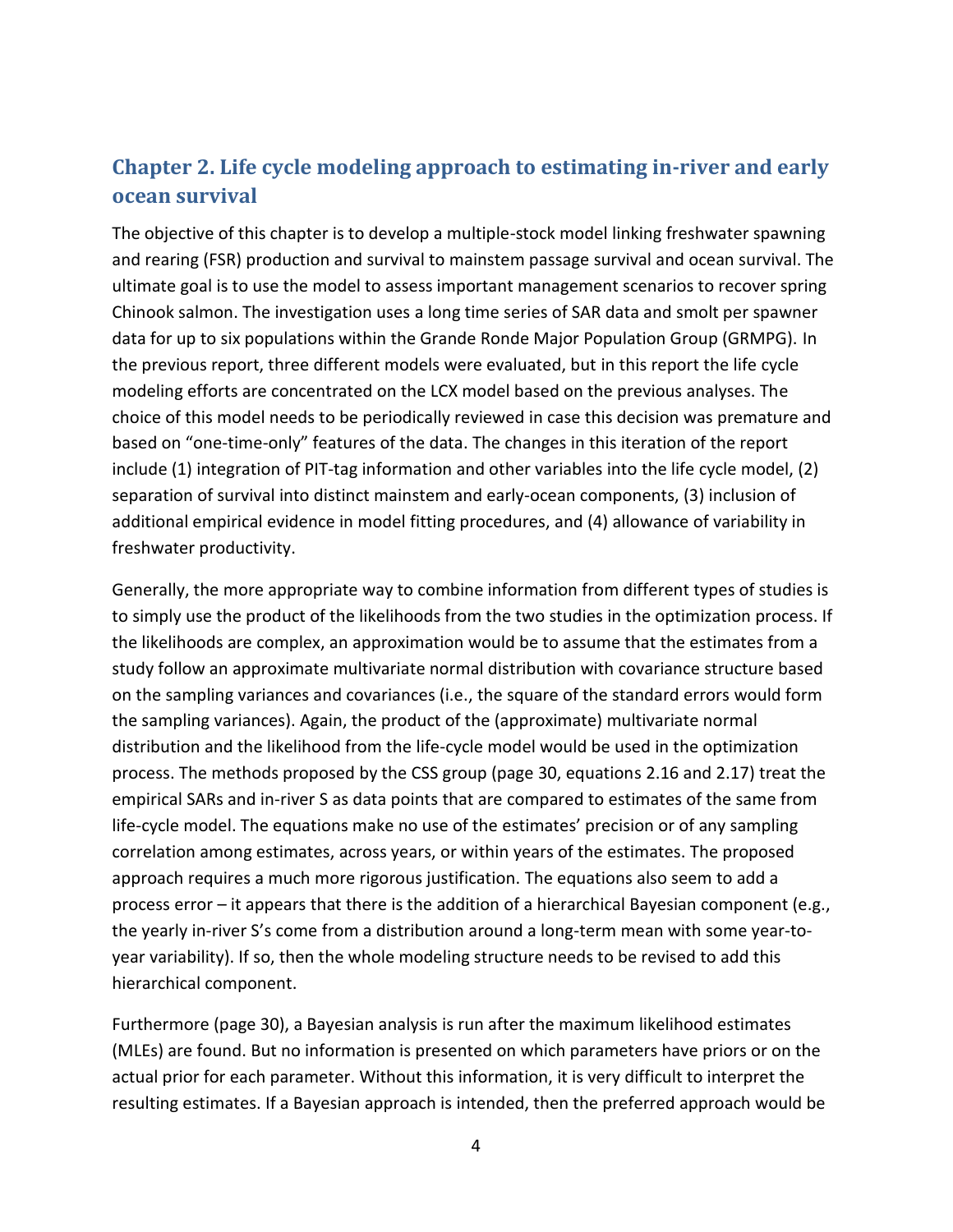to implement it with full specification of the priors, burn-in, thinning, testing for mixing, testing for convergence, and assessing long-term autocorrelation in the posterior values.

The life-cycle model uses multiple sources of data, but more detail about the data used in the model is required. For example, what is PITPH: powerhouse contact rate? How was survival empirically estimated through the first year at sea? (It is described in published papers, but it should be presented here as a means to show assumptions about early versus late marine mortality). What types of juvenile data are used? Four life history types have been described for spring/summer Chinook populations: 1) fry that emigrate from the natal area in March-June (subsequent rearing area unknown), 2) age-0 smolts that emigrate in May-June and enter the ocean as subyearlings, 3) parr that emigrate from the natal river in July-November but overwinter upstream of Lower Granite Dam, and 4) age-1 smolts that emigrate from the natal river in March-June and migrate to sea as yearlings (Copeland and Venditti 2009). In the Pahsimeroi River, age-0 smolts represent approximately 33% of total smolt production from this watershed. Age-0 smolts (and fry) are present in other Snake River watersheds, but their relative abundance is not known. Abundances of fall parr migrants are greater than that of age-1 natal river smolts in Snake River watersheds (Copeland et al. 2014). How does the life history model consider each of the life history types? It is not clear from the text which life stage was tagged in order to estimate in-river and early-marine survival (i.e., age-0 smolts, fall parr, or natal smolt). Presumably, the values were based on fall parr and natal smolts at Lower Granite Dam. Copeland and Venditti (2009) hypothesized that significant gains in abundance and population productivity of Pahsimeroi River Chinook could be achieved via improved SAR of age-0 Chinook smolts, which are abundant yet seem to have a very low SAR. Migration timing of age-0 smolts is later than yearling smolts produced by fall parr migrants and age-1 natal river smolts.

The results presented in Figures 2.7 onwards show unusual patterns that are unexplained. Why did the models tend to consistently underestimate observed survival in freshwater and overestimate survival in the ocean? There appears to be a systematic error in the models – what is the cause of this unexplained response and can this problem be fixed?

This chapter ends with a conclusion about the benefits of transporting fish. Given the concerns identified above, the ISAB believes that only the results on the benefits from transportation from subsequent chapters should be considered in decision making at this time.

Finally, as noted in previous ISAB reviews, the life-cycle model should be used to explore some key questions. For example, given the observed survival at sea, how much improvement is needed in in-river survival to reach a viable population? This question was partially covered in Chapter 4 specific to overall SAR, but not in-river survival. Or, how many smolts per spawner (production from freshwater) are needed to reach a viable population given current SAR? The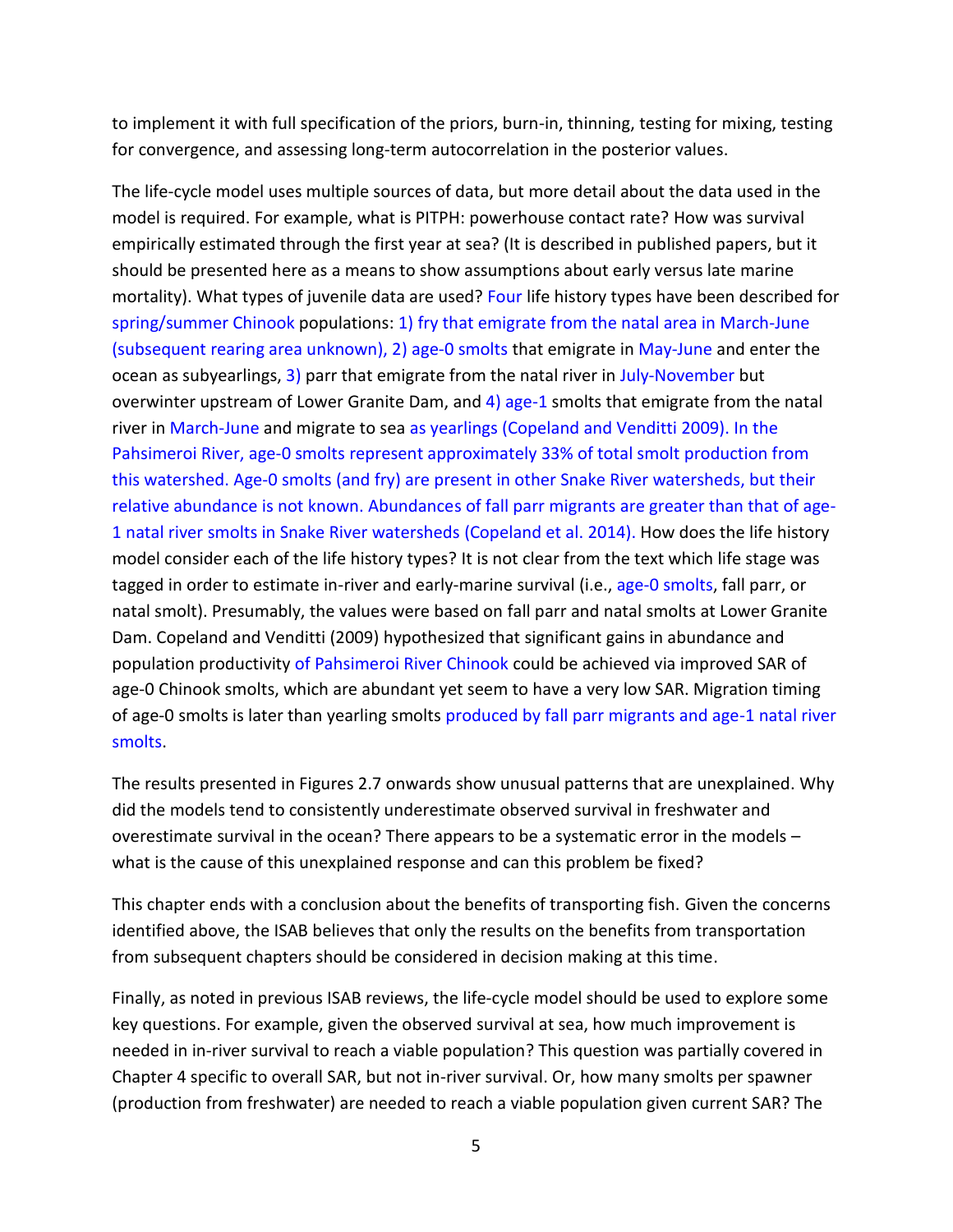latter question could help guide habitat restoration and spawning escapement goals given the density dependence observed in other studies.

#### **Specific comments and questions**

General. The CSS report is a valuable data source. The brood table for each population should be published in an appendix to the chapter. How was age at return determined back to 1964– the beginning of the brood tables?

p.20, l.25. Combining information from multiple populations is a worthwhile objective. A Bayesian method would be ideal using a hierarchical model vs. the likelihood approach currently employed in the life-cycle model. The hierarchical model would allow information about parameters from stocks with much data to inform the parameter values for stocks with less data.

p.21, l.31. Why are only years with complete data used for all populations – as far as the ISAB can determine there are no technical challenges in using data from years when only subsets of the populations are measured.

p.21, l.37. What is the difference between the NPH and the PITPH variables, and how they are constructed? More details are needed.

p.22, l.3. If the PITPH and WTT generally track each other, why are both used? Does this colinearity cause any problems in model fitting and interpretation?

p.22, l.20. This description seems to imply that a Bayesian Hierarchical model is being fit, but the rest of the document does not describe fitting a hierarchical model.

p.22, l.29. A B-H relationship is used only at the smolt-production stage. Timing of migration is not considered, so how will any density dependence of co-migrating stocks be handled?

p.24, l.29. Why is the LCH-PE called a "process-error" model? Process-error has a very specific statistical meaning that does not appear to be relevant here. "Errors in predictions" is also used in an odd fashion. In analogy with regression, it does not matter what the cause of the discrepancy is between the observed and predicted data – the fitting procedure assumes that this random variation can be described and should generally be "minimized" by the fit.

p.24, l.33. There may be serious problems in assuming that the predicted number of spawners is the actual number of spawners used in future model predictions. This is analogous to using the expected value of the regression line as the actual value of the response. This creates an "error-in-variables" problem, and the model fitting is likely inappropriate for this type of model. This will also fail to produce the full variability in future spawners and returns since the model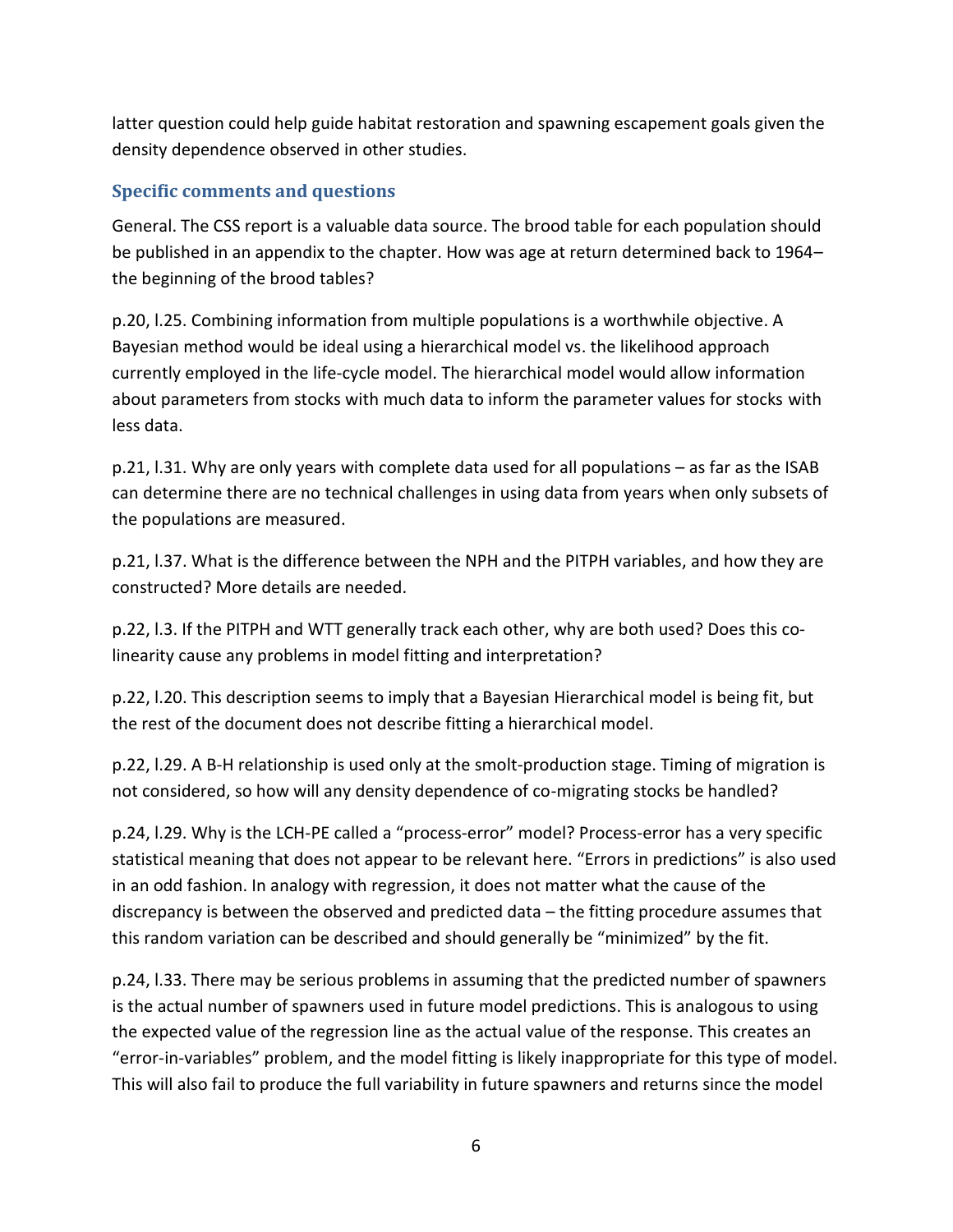gives a result more close to an average. For this reason, a fully Bayesian approach may be more suitable for forward predictions.

p.25, Figure 2.2. Analyses by Zabel and Cooney (2013) show that these populations exhibit strong density dependence across the life cycle. Given these relationships, the CSS might consider correlating residuals from each recruitment curve against each population and environmental variable rather than Log R/S, as shown in Fig. 2.2. Use of residuals would remove density dependence associated with parent spawners in each population and might provide more representative relationships.

p.26, Equation 2.1. It is not clear which life history types were included in the model. For example, do smolts (M) in equation 2.1 refer to all smolts or only those migrating this year? Relative production of the life history types may be density dependent: more young migrants were produced from greater numbers of spawners according to Copeland et al. (2014).

p.26, Equation 2.3. Where do the survival rates in equation 2.3 come from? Are they the empirical survival rates? Also, how was the proportion of fish transported versus fish in river determined? The report indicates these are estimated from PIT-tag data, but some pointers to the tables where the data are given would be helpful.

p.26, l.3. The LCH-DEV model is actually a process-error model employing the traditional usage of process-error in modeling (i.e., a common year effect among populations).

p.26, l.13. Do the LCH-PE and LCH-DEV models assume that the variance of the productivity parameter over time is zero? If so, why is this done? Equation [2.1] and following have no variability in the actual numbers produced. In the typical Beverton-Holt and Ricker models, there is variability above and below the underlying line describing the relationship. Equation [2.3] does not allow for any stochastic variable. There is no stochastic variability in survival or maturation either. This suggests a preference for a state-space model using Bayesian methods rather than a likelihood formulation.

p.28, Equation 2.9. How was harvest rate calculated for the model? Did it come from CWT data?

p.30, Equation 2.16. This equation can be clarified by improving the notation. The in-river survival is a parameter and the empirical S is data. The ^-indicates that the LCM term is an estimate, but it is a parameter. The empirical S should have the circumflex while the parameter should have none. (The equations are symmetric, so it works out properly in the end). Furthermore, Equation 2.17 uses the SAR, but the likelihood equations on page 26-28 do not include an explicit SAR term. The ISAB is concerned about the way in which this additional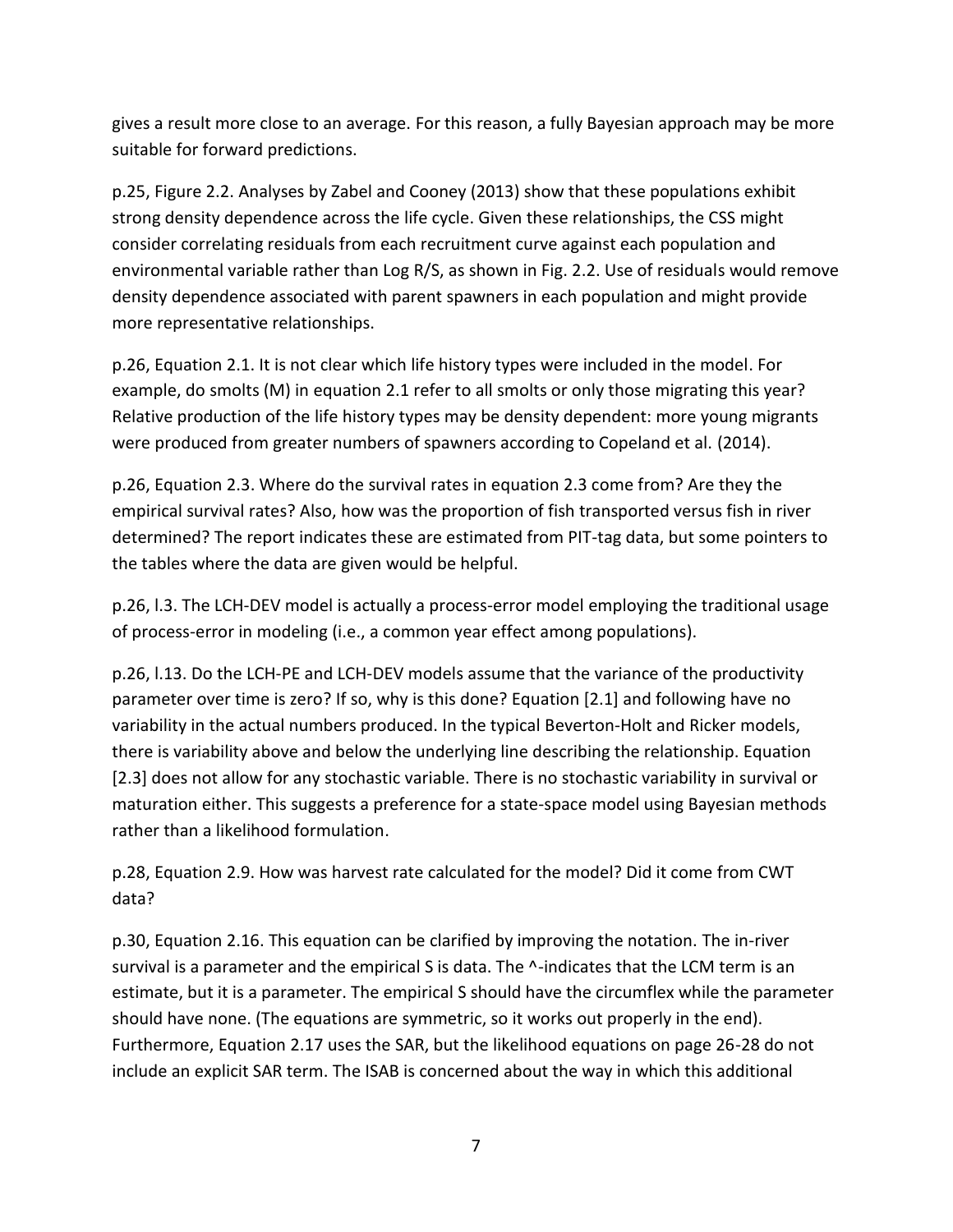information (both the empirical survival and SARs) are being merged with the LCM, and these proposed methods require a rigorous justification.

p.30, l.19. The MCMC performed after the maximum likelihood estimation is an attempt at a Bayesian implementation, but what priors were used for each parameter? Are these appropriate priors?

p.31, Table 2.3. Are the smolt productivity estimates in units of smolts per spawner? If so, how do these values compare with other published data for the region (e.g., Walters et al. 2013)?

p.31, l.13. Presumably, predicted survival values are from models that excluded the environmental variables.

p.33, Table 2.5. MLE and SD (from a Bayesian analysis) are reported. Paradigms are mixed in this table. When MLEs are reported, they should be accompanied with a SE. If a summary of the posterior is being reported, then an SD is appropriate. But, what priors are being used and are these appropriate – particularly for the variance parameters?

p.33, Table 2.6. Bayesian and likelihood (AIC) paradigms are again mixed. The DEV model does not have an extra 43 parameters because there are random variables. The MLE would integrate over these variables (much like random effects in mixed models). A Bayesian model might compute the effective number of parameters using DIC and related methods, but this was not done here either. It is not clear why these terms were counted as parameters.

p.34, Figure 2.5. Estimates and parameters of models are mixed. Data on in-river survival from the PIT-tagging does not depend on the model. Functions of parameters are being plotted.

Figure 2.10. These are more like best linear unbiased predictions (BLUPs) rather than predicted values.

p.39, l.39. Here, the mean of the posteriors are plotted; previously the mode of the posterior was used. Why the switch between these two measures of the posterior distribution?

Figure 2.16. Some of the posterior plots look odd, especially plots (b) and (q). Is there some bounding of parameters in the MCMC runs? Please explain.

#### <span id="page-9-0"></span>**Chapter 3. Effects of the in-river environment on juvenile travel time, instantaneous mortality rates and survival**

This chapter is similar to the previous year's report. Regression models are used to investigate the influence of environmental and operational covariates on the estimates of instantaneous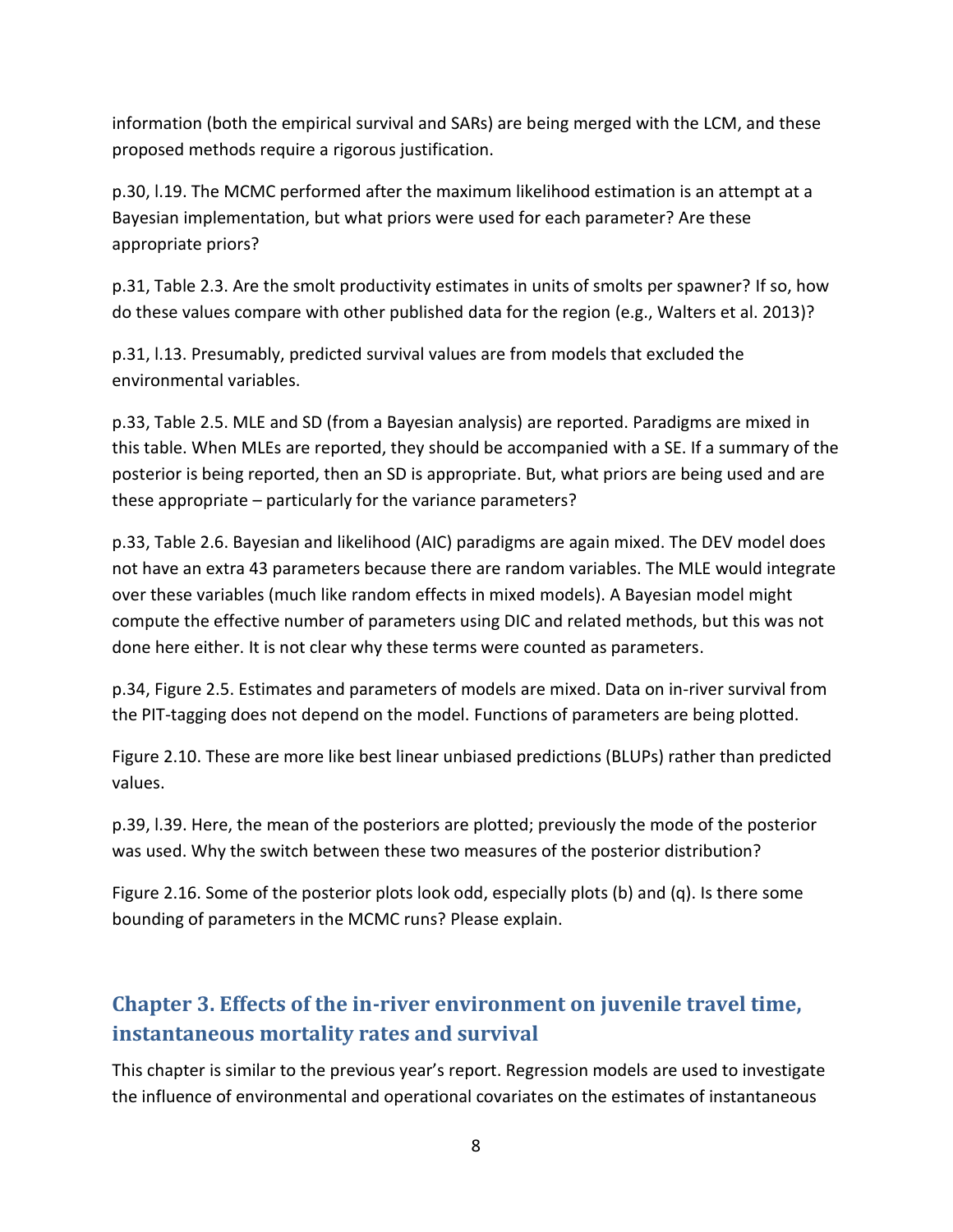mortality and fish travel time. A statistics-on-statistics approach is used rather than embedding the covariates directly into the CJS mark-recapture models as suggested in the ISAB's previous reviews. The AIC paradigm (model averaging and so forth) is used to investigate the support for different models relating survival and other variables.

Overall, the text of this chapter is clearly written. Figure 3.1 is a helpful addition to keep track of the relative location of dams. It would be useful to provide a summary of the fish used and not yet used in modeling by identifying attributes such as hatchery or wild, species, and life-history type. A table might be an effective method to present such information.

In regards to the environmental variables on page 58, what is the rationale for using the 7-day window around the median passage date for these variables? Is it an arbitrary choice, or is it related to fish travel times or variability of environmental conditions? It is not clear that "average spill percentage" is an adequate metric to use as one of the environmental variables Justification for using the average value is needed.

If the coefficients of variation presented in Table 3.3 are considered valid measures of model fit, then some discussion should be included of why the models for FTT fit so much better than those for Z and survival. Also, it may be worthwhile to present and interpret the low coefficient of determination values for yearling Chinook compared to other species in Table 3.3.

The results of this chapter are used to support a change in spill regimes as a future experiment. The ISAB agrees that the models presented in this analysis provide a basis for conducting adaptive management experiments as stated on page 70. Furthermore, the CSS provides additional suggestions for future investigations such as those included at the end of Chapter 3. However, it is not clear what specific data or logic suggests that survival would have been greater if spill levels at Ice Harbor had not been reduced during 2005-2013 (p.65, l.17). This assertion needs to be supported with more explanation and justification.

#### **Specific comments and questions**

p.55, l.16. The mean FTT is computed only for fish detected at subsequent dams. This assumes that fish not detected are a random sample of fish passing the detector, so that detection does not depend on the speed of the fish or that faster fish do not choose a different route. Is there justification for this assumption?

p.56, l.19. The coefficient of variation for hatchery and wild sockeye is reported as being 41%, but the value in Table 3.1 is 39%. Should these values be the same?

p.58, l.2. Evidence should be provided to support the assumption that –log(S) is log-normally distributed.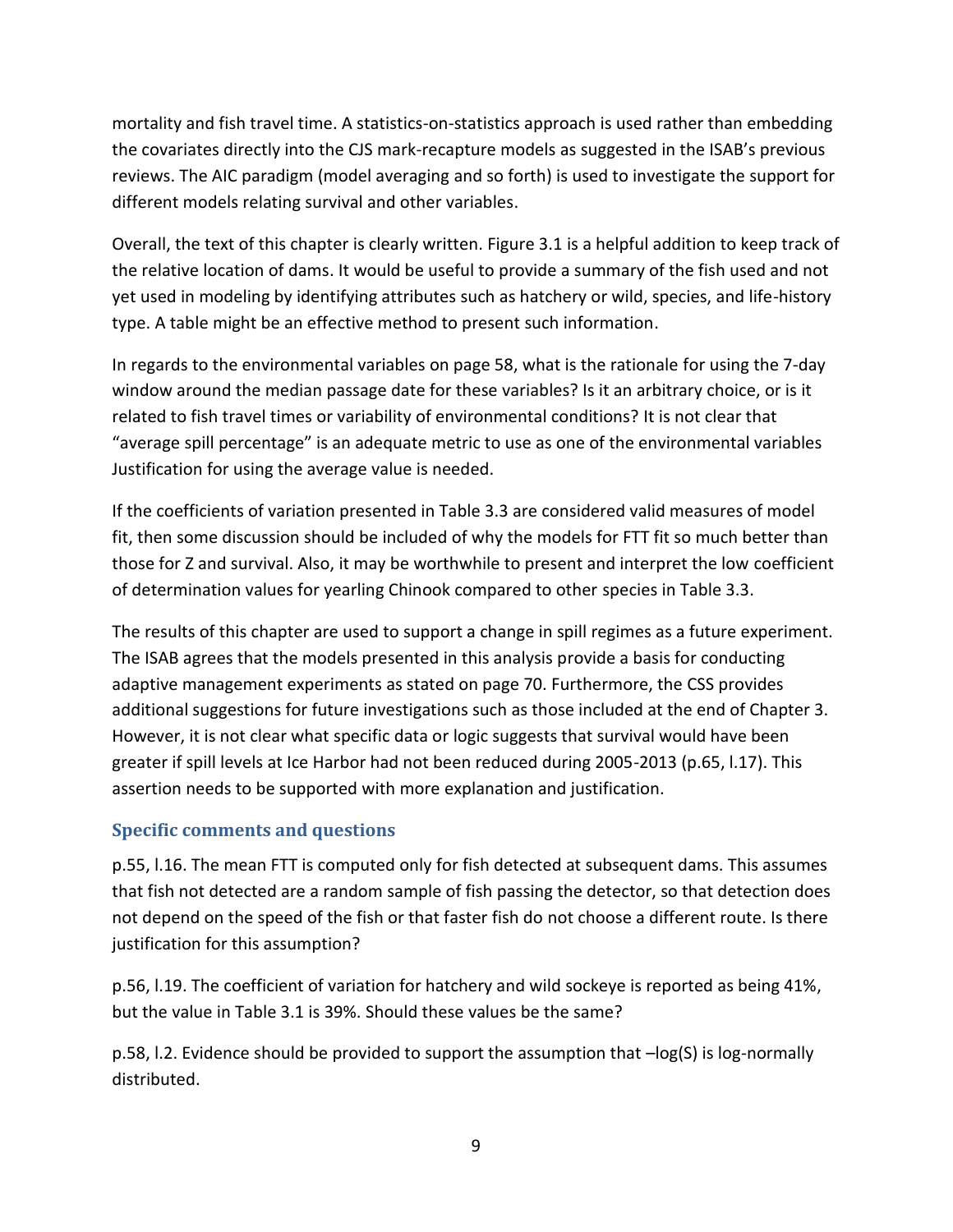p.61, l.1. The coefficient of determination is not a valid measure of the proportion of variance explained for models that lack an intercept term, and hence for many non-linear models. It is not clear that the use of the squared Pearson correlation coefficient is appropriate. Please clarify.

p.66. Several cohorts in the same year are treated as independent, but this assumption may not be true. Consequently, a mixed-effects model is used.  $R^2$  is not well defined for mixed-effect models as the REML approach to model fitting does not provide the usual sums-of-squares used in the computation of  $R^2$ . How are these values determined?

#### <span id="page-11-0"></span>**Chapter 4. Patterns in Annual Overall SARs**

This Chapter updates the CSS time series of smolt-to-adult return rate (SAR) estimates of previous reports with an additional year of data. The same methods are used as in previous years, and so these are not extensively reviewed this year. A new section "SARs vs. Population Productivity" has been added.

Productivity has been defined here as adult returns/spawner. SAR is defined as adult returns/smolt. The number of adult recruits appears on the numerator in both quantities, and so it is not surprising that there is a strong correlation between the two quantities. It is unclear to the ISAB if valid conclusions can be drawn from what may be a mathematical artifact of the definitions.

The authors recognize the need to incorporate density dependence into the examination of population productivity versus SAR (p. 100). They should also examine the level of smolts per spawner needed to achieve viability given current SAR values while also considering the observed density dependent relationship between smolts per spawner and spawners.

Long time series of SARs are available for many stocks. The ISAB suggests that these be used to examine patterns of correlation over time across stocks in order to separate which stocks are experiencing similar environmental effects because of similar feeding, migration, and ocean habitats (see the analyses of Pyper et al. 2001).

#### **Specific comments and questions**

p.74. The computation of the SARs is quite complex, using weighting factors and other terms prior to 2006. Exactly what is bootstrapped in the computations? The bootstrapping methods for data after 2006 are much easier to compute because of the change in the way the data are collected. In both cases, is bootstrapping also applied to the estimated smolts produced? More details are needed on the procedures used.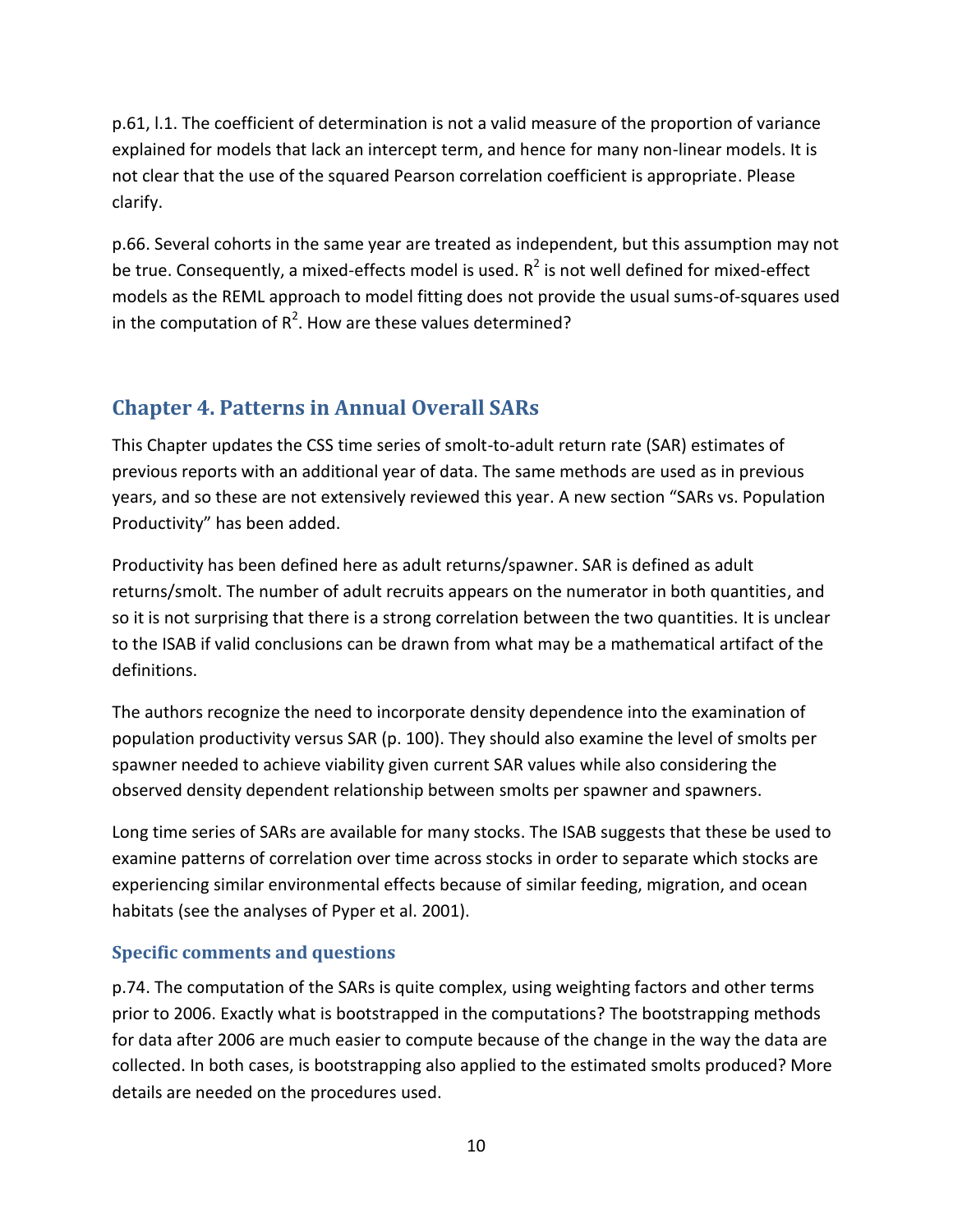p.75. The SARs are based on estimated adult returns / estimated smolt numbers. Are both the numerator and denominator bootstrapped to get the full uncertainty in the ratio?

p.78, l.16-17. Population productivity is defined as ln((adult recruits to spawning grounds)/(adult spawners)). These are not the same units as presented in Chapter 2. Consistency in units is needed across chapters.

## <span id="page-12-0"></span>**Chapter 5. Estimation of SARs, TIRs, and D for Snake River Subyearling Fall Chinook**

The CSS team continues to make progress in including fall Chinook in a manner similar to spring/summer Chinook and steelhead. Specifically, they continue to make progress in considering the possible large portion of late season migrants and high proportion of holdovers that may introduce bias in estimating SARs, particularly for the  $C_0$  group. Attempts to use predicted holdover probabilities to remove individual fish from their cohorts have not been successful, so some release groups are not used in SAR estimation. Simulation to estimate the effect of bias due to holdover fish is an appropriate continuing effort.

More discussion of the low in-river survival of wild Snake River fish is needed (Table 5.9).

The ISAB appreciates the CSS responsiveness to the request to include new groups outside the Snake River for comparison with those released above Lower Granite Dam and the reporting of SARs to Bonneville Dam in comparison to SARs to Lower Granite Dam.

In Table 5.10 the percent increase in SARs with jacks compared to SARs without jacks appears fairly consistent. Perhaps this should be noted in the discussion of the tabular results. It is also interesting that wild fall Chinook (Table 5.9) had a half to a third of the in-river survival of the hatchery groups (Tables 5.7 – 5.9), but ended up with very good SARs (relatively speaking; Table 5.16). Later the authors do discuss the negative correlation between TIR and survival between LGR – BON, but there is only one year of data for the wild fish (Fig 5.5), so the conclusions must be viewed as very tentative

The section describing estimates of TIR does not provide a description of the tabulated estimates of D. Some explanation for why D is not included in the description is needed.

It is stated on page 184 that there appears to be no overall benefit to transportation. Could it also be concluded that there appears to be no overall benefit to not transporting fish?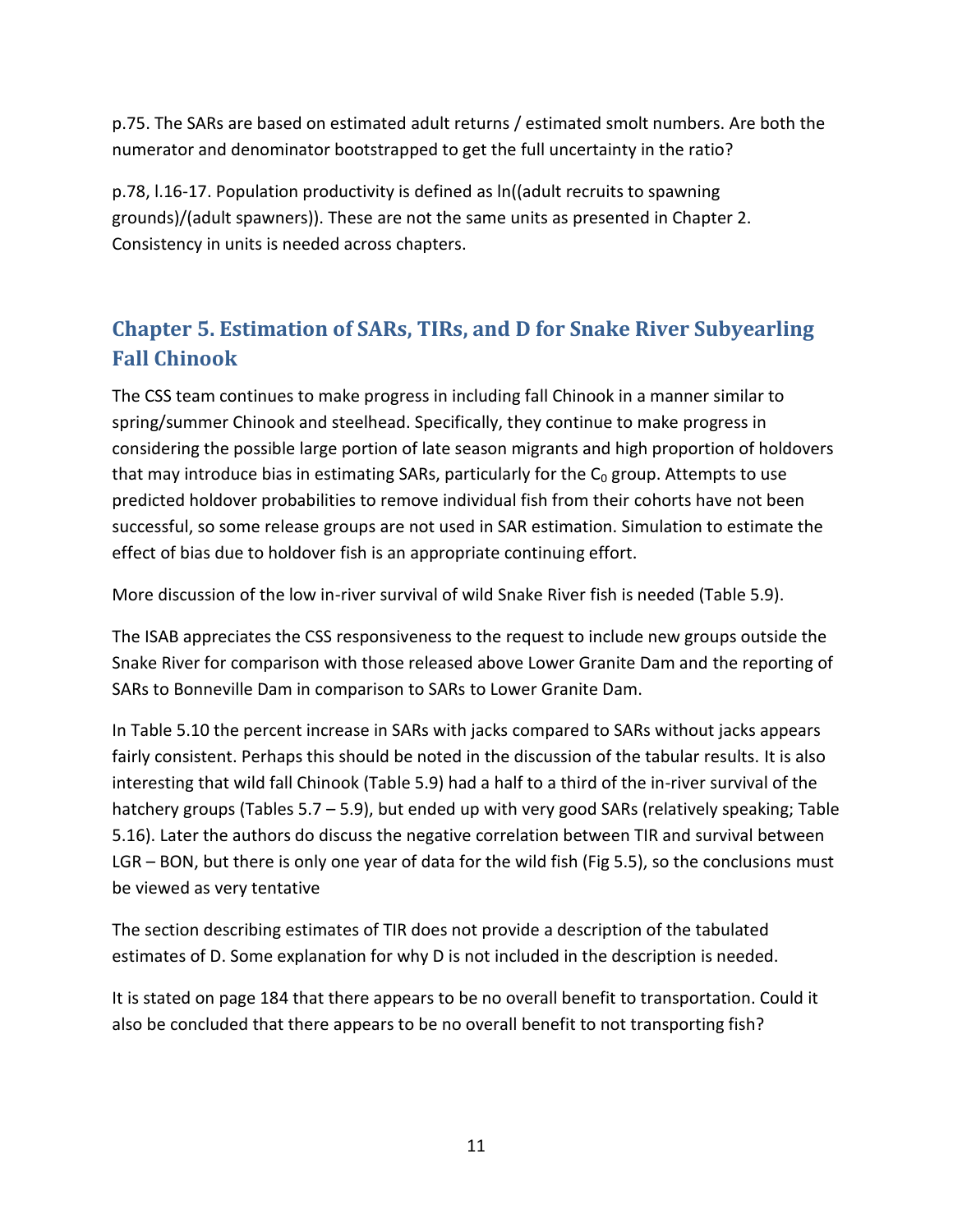#### **Specific comments and questions**

p.142. The authors claim that predictions of holdover for individual fish was not effective. Why not fit a model similar to zero-inflation models where two latent groups are postulated but all of the data combined are used?

p.161, l.7-8. "Patterns in overall SARs were similar for all groups, with the highest return year being 2008 and the lowest return year 2007 (Figure 5.2)." This statement is not accurate. In some locations, SARs in some years are higher or the same as 2008 and only 3 of 8 graphs have data for 2007.

p.177. Tables 5.34 – 5.38 include "D," but there is no mention of it or its significance in the text.

### <span id="page-13-0"></span>**Chapter 6. PIT-tag and coded-wire-tag effects on smolt-to-adult return rates for Carson National Fish Hatchery spring Chinook salmon**

This is a new section in the CSS report, documenting preliminary results from a well-designed experiment but, as noted below, may provide information only about best-case results. The results are interesting, but with only one year of data, are very tentative. As the SARs become available in future years this should result in a good peer-reviewed publication.

The objectives of the study are well-presented. The study also has the ability to examine the effects of tag type on: (a) adult migration timing to the hatchery, (b) adult size when age and sex are the same, and (c) whether trends in tag loss over time are occurring within a tag type. For example, is there any evidence that older fish have higher rates of tag loss than younger maturing individuals, as might be expected if tag loss continued over time? These evaluations would complement those made by Knudsen et al. (2009) on tagged spring Chinook released into the Yakima River. At the end of the 2014 spawning season, half of all the adults released from the project will have returned (3's, 4's and 5's from the 2011 release, 3's and 4's from the 2012 release and 3's from the 2013 release). If efforts to collect such data were not made or cannot be retrieved from hatchery records, we recommend that they be collected on future returning adults.

Like the study performed by Knudsen et al. (2009), this experiment probably represents the best-case scenario for potential PIT tag effects. As Knudsen et al. (2009) mention, they tagged fish in November when water temperatures were cool and the fish were large. Tagged fish were also allowed to recover for 70 or more days prior to being released. The current study takes place under similar circumstances. Relatively large fish (~13 g) were tagged in mid-November and were not released until mid-April. Consequently, the fish were allowed to recover from tagging stress for multiple months, and they were also tagged before they underwent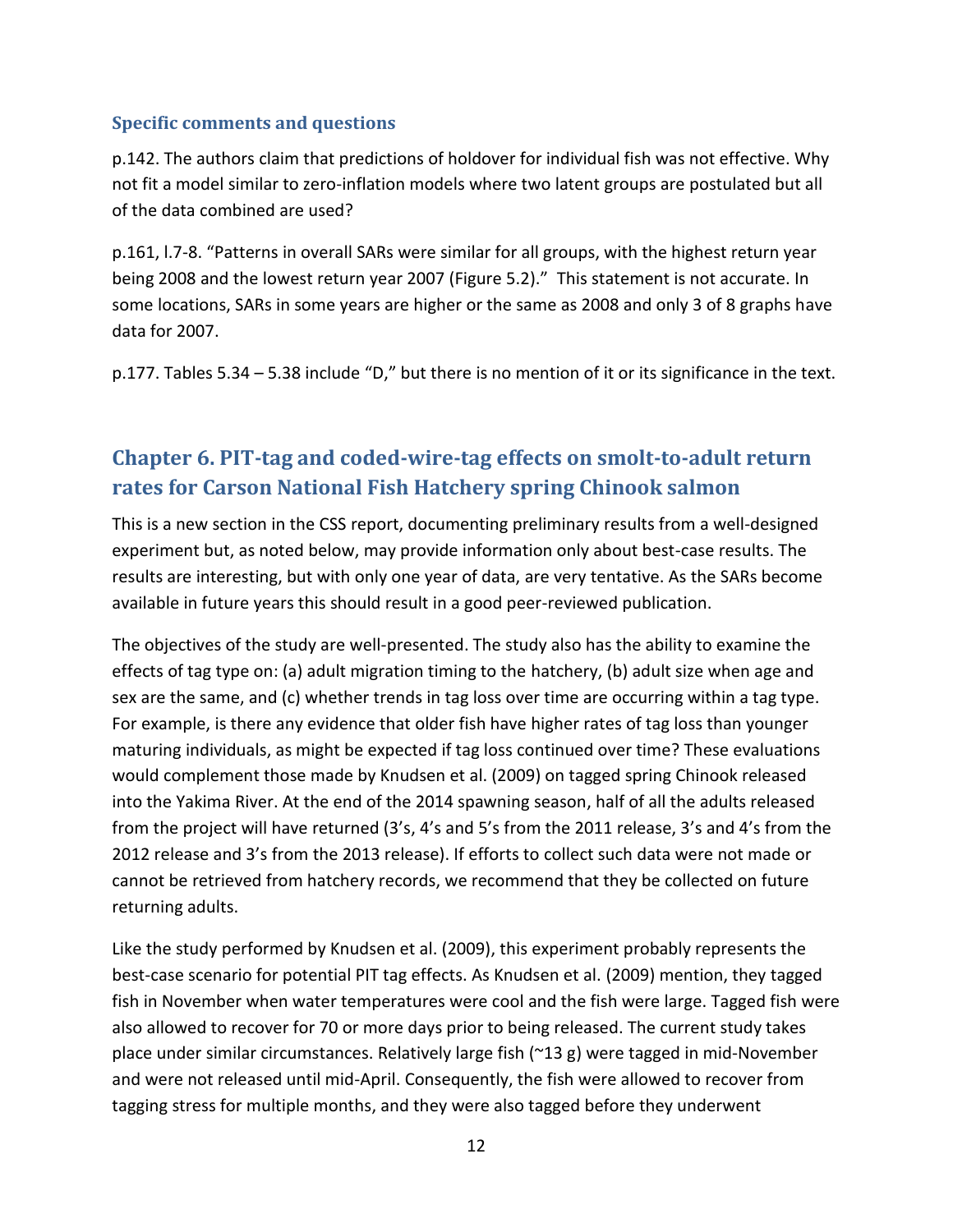smoltification. Many field studies using PIT tags use migrating smolts (some as small as 60 mm) captured in the field during warm-water periods and release them soon thereafter (Knudsen et al. 2009). To fully appreciate the potential impacts of PIT tags on survival, a study paralleling those conditions should be performed.

Results of the current study indicate that dual-tagged fish survived at comparable rates to fish with a single tag (either PIT or CWT) in the hatchery and from release to Bonneville Dam (i.e., over relatively brief periods of time). Yet from Bonneville Dam to return, dual-tagged fish survived at 1/3<sup>rd</sup> the rate as the other two types of tagged fish. Although the results are of a preliminary nature, some discussion on why this might be happening should be included in the report.

#### **Specific comments and questions**

p.188, l.13. The authors claim that ANCOVA will be used, but the subsequent analysis on the number of returns from a given number of releases will be a variant of Poisson or logistic model. More details are needed.

p.190, l.12. No evidence of a difference was found, but how was this hypothesis tested? Was a likelihood ratio test used with a paired-release design?

p.185, l. 27-28. It is unclear whether PIT-, CWT- and PIT&CWT fish are being reared together (i.e., in the same raceways or separate, in segregated raceways). If they are being reared together, are the same proportions of each type of fish present in all the raceways? This should be clarified because of possible performance effects due to rearing location and release dates.

p.185, l.39-41. The results of a power analysis are provided. However, it was unclear why such an analysis would indicate that one type of tag (CWT) would need 75,000 individuals and the other two types, PIT only and PIT-CWT should have 15,000 representatives per year. Is this differential related to future detection rates?

p.186, l. 9-10. Again, it is unclear whether the fish from each tag group are being reared together or separately.

p.186, l.10. Additional information about how the releases were made would be useful. For example, were they forced or volitional? Were they made during daylight or darkness? Over how many days did the releases occur? If the releases occurred over multiple days were equal proportions of fish from each tag group released on each day?

p.186, l. 16-17. Some explanation is needed on why it was necessary to euthanize dual-tagged fish. Was it because the detection devices used were unable to distinguish between PIT and CWT tags, making false positives likely?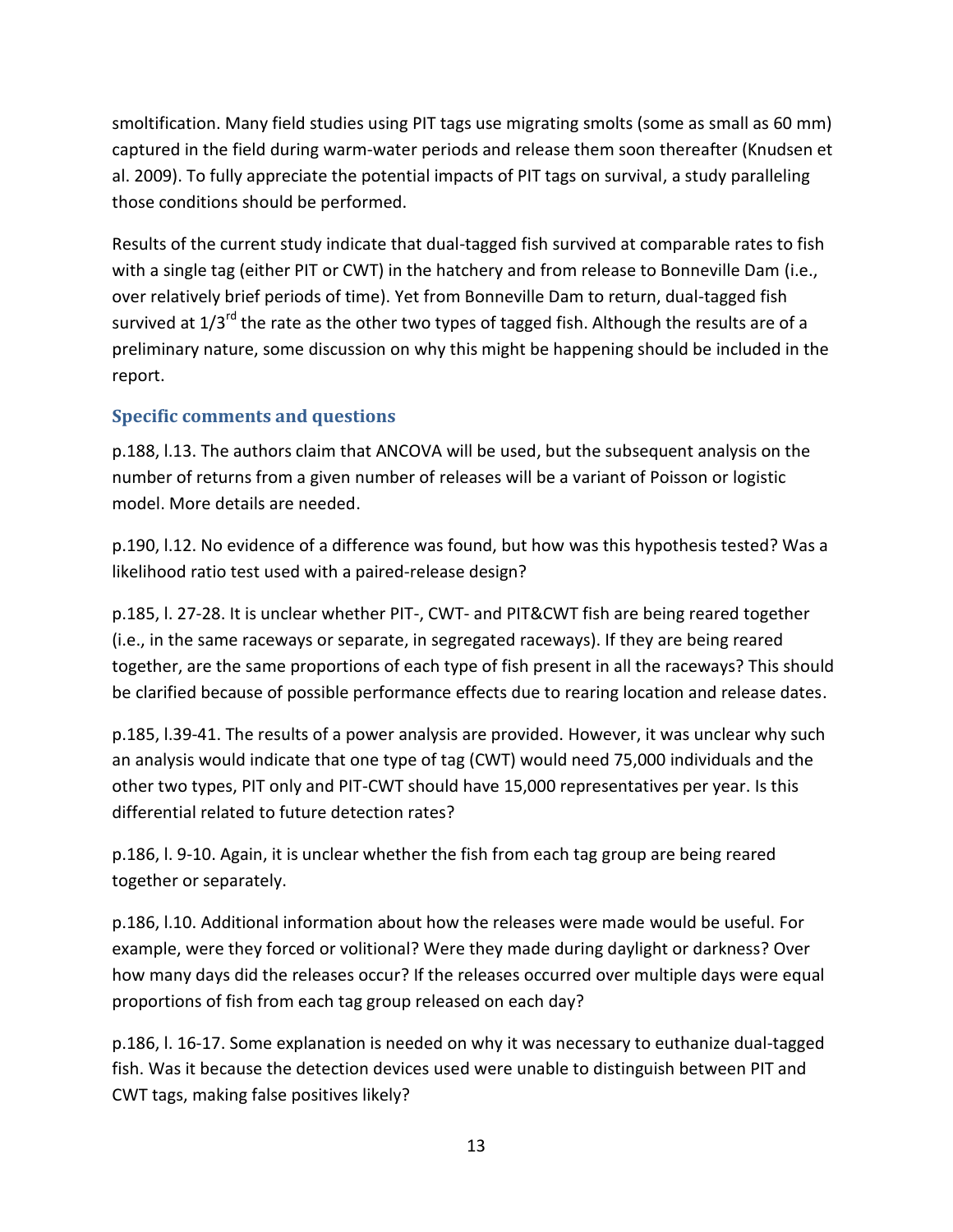p.187, l. 5-16. Given the difficulties associated with the 2011 release (e.g., not keeping track of tagged fish mortality, tag shedding during the rearing period and poor PIT tag detection efficiency at release), has any thought been given to adding one more year to the study so that more accurate assessments of release numbers/tag group and tag loss during the hatchery rearing period would be available? An additional year would meet the requirements of their power analysis. A description is needed of how fish count information obtained when the fish were adipose clipped and how subsequent mortality and tag shedding data were used to estimate the numbers of fish in each tag group at release. Also, were any comparisons made between the estimates generated by keeping track of rearing mortalities and tag shedding verses those derived from the PIT tag array established in the release channel? If the two types of estimates are close, it would provide some confidence that the estimates of CWT fish leaving the hatchery are reliable.

p.187, l.15-16. As mentioned above, more information is needed about how the staggered releases were made and whether each tag group was proportionately represented at each release.

p.197, l. 17-21. Juvenile survival estimates from tagging to release in the hatchery and from release to Bonneville were determined by two different methods. As currently written, it appears as if just one method is being used. The text should be clarified here.

p.188, l. 1-4. At the time the current CSS report was written, about a third of the adults expected from the project had returned to the Carson Hatchery. Consequently, some assessments of tag loss must have been made on these fish. Yet none of these data is presented in the report. It would be useful if a table could be produced that indicates how many fish have returned (by broodyear) to the hatchery and what the tag retention rates have been for the three tag groups. That information would help answer a number of questions (e.g., how many adults were used to generate the preliminary SARs presented and did females retain their PIT tag as they became mature or were some lost after they arrived at the hatchery). Also, a comparison of tag retention rates at the time of release and at maturation could be made and discussed. As well, it would be possible to see if tag loss varies by age or sex, particularly for females.

p.192. Some further discussion or speculation is needed on why the investigators think the SAR values of the dual marked group are so low relative to the other groups.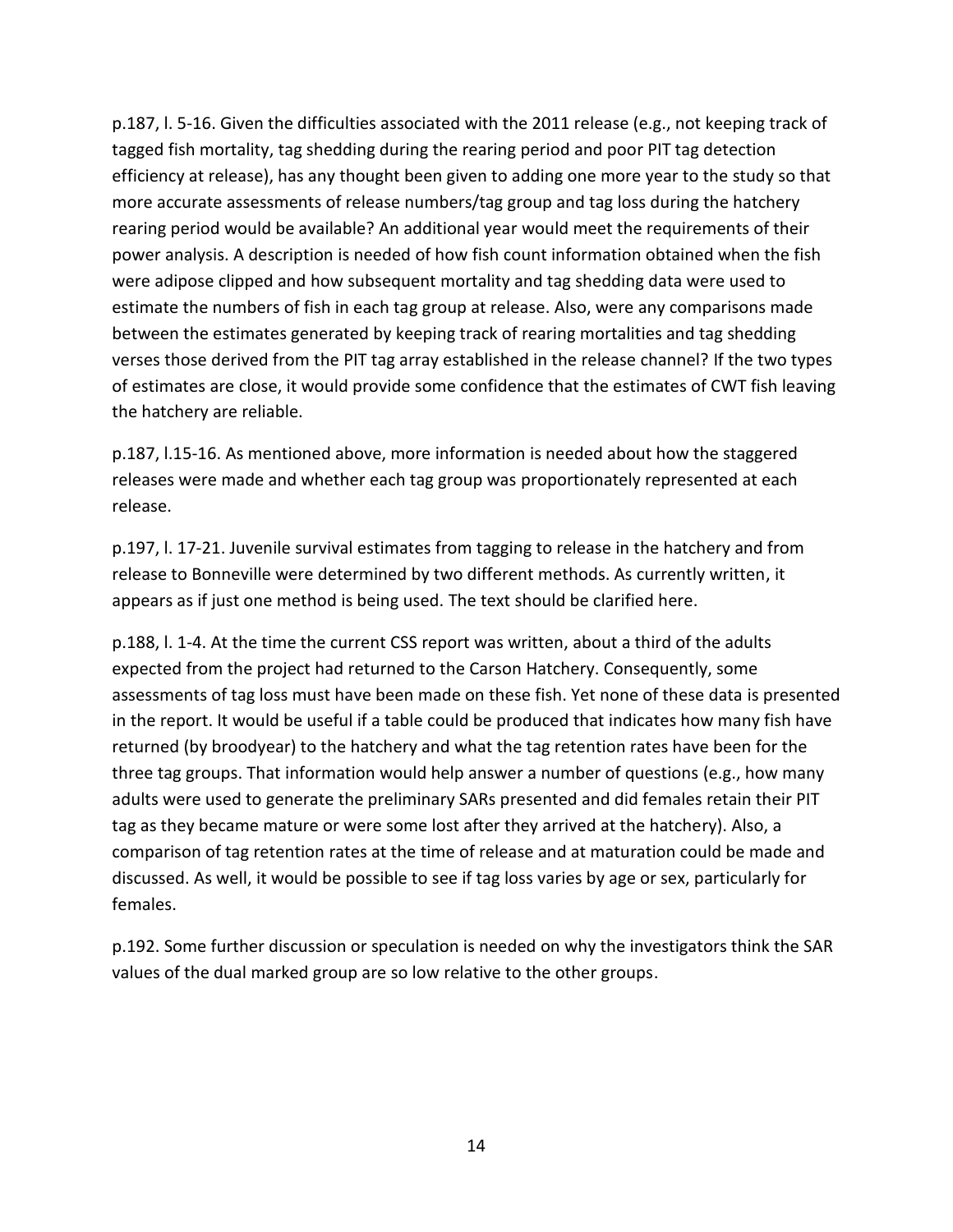## <span id="page-16-0"></span>**Appendix A: (SR), SAR, TIR, and D for Snake River Hatchery and Wild Spring/Summer Chinook Salmon, Steelhead, and Sockeye**

This Appendix presents the methodology for the computation of the SR, SAR, TIR, and D parameters along with extensive tables of results. The Appendix is an update of similar material from previous years and so was not reviewed in depth. New diagrams showing the relationship of the statistics proved quite helpful in understanding the various equations.

p.A.15, l.28. Was any adjustment made for multiple testing? Perhaps the 90% CIs need to be adjusted to account for multiple hypothesis tests to reduce the number of false positives (i.e., a large number of statistical tests are done by examining if the 90% CI for D does not overlap the value of 1 indicating that differential delayed mortality effects of transportation were detected). On average, without a correction for multiple testing, about 10% of these tests will find evidence of delayed differential mortality even if it does not exist.

p.A.51. Figure A.18. How was the aggregated hatchery rate computed?

## <span id="page-16-1"></span>**V. Editorial Comments**

Glossary. NPH and PITPH seem similar, and it is not clear how these differ.

Glossary. Why two different abbreviations for sockeye? There are also several other terms with two different abbreviations. Please unify into a single abbreviation. Additionally, two different abbreviations are used for Little Goose Dam.

Glossary. Survival rate is defined in terms of (possibly different) time intervals. Either standardize a rate to a per year basis or instantaneous mortality basis (Z which is standardized to a per day basis) or change to "survival probability" rather than "rate."

p.2, l.8. "The number … detected … declines over time." Not necessarily so because of stochastic variability. Add "… declines, on average, over time."

Figure 1.2. Use different symbols, in addition to color to differentiate between different dam types, to help color-blind readers or those using black-and-white printers to differentiate the map. Please review all figures that use color to avoid aforementioned problems.

p.6, l.43. "This method is used to estimate a population of PIT-tagged smolts surviving to the tailrace of Lower Granite Dam and their subsequent survival through the hydrosystem." This sentence reads awkwardly.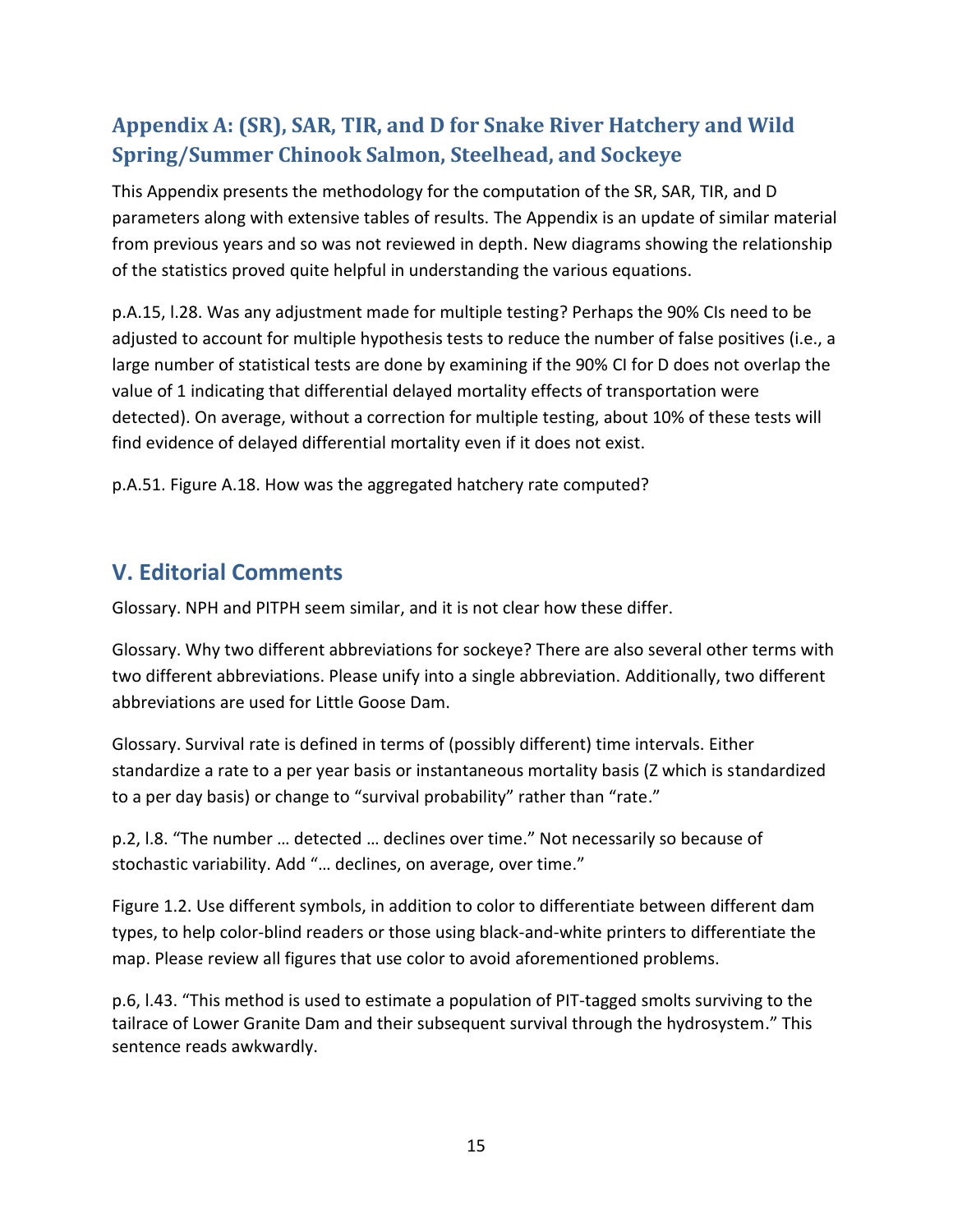p.7, l.30. "researchers submitted groups of PIT-tagged Snake River fish." Awkward wording. How do the actions before and after 2006 differ? In both cases, are codes used to select fish?

p.7, l.27. This paragraph would benefit from reorganization. There are several separate ideas discussed together here. Tag codes, transportation ("used to begin," but what happens now?) New stations added. Perhaps a chronology in table format would be useful to summarize changes over time in a linear fashion with separate columns for tagging operations, PIT detectors, transportation and so forth. On page 8, line 30 additional details about the transportation program are provided – all of the information about changes in transportation should be compiled together.

p.7, l.44. Consider adopting a consistent convention for place names and locations for adult detectors. For example, LGR and LGR-AD or BON and BON-AD for the dam and adult detectors on the dam respectively, rather than different looking abbreviations.

p.9. A diagram would be helpful describing the different groups of fish and where TIR and D occur. This suggestion was made in previous years as well.

p.14, Table 1.1. Here and all other tables would be easier to read if numbers were right-justified in columns and character data (e.g., species) were left-justified, rather than centered justified, as is the case now. What is the rationale for the row ordering in these tables? Distance from BON? Grouping by ESU?

p.16, Figure 1.4. Adjust the Y-axis from 0 to 100%.

p.19, l.36. Inclusion of empirical evidence is not in the model fitting procedures. It occurs in the likelihood development. The fitting procedures are the same regardless of how the likelihood is constructed. p.20, l.1 also needs to be reworded. These are additions to the likelihood and not the fitting procedures.

p.19, l.37. The powerhouse index and WTT are added to help what features of the model?

p.20, l.17. "… robust …" Do you mean that the small sample sizes give estimates that are highly variable? This would a more accurate wording than robust.

p.24, l.14 "main stem AND ocean" (the AND was misspelled).

p.24, l.20. Is LCH a superset of the LCX model? Not clear from the description.

p.24, l.24. Again use a more descriptive notation. How about LCH-PE and LCH-OE to remind the reader that these are variants of the same model?

p.24, l.33. "The implementation assumes that the predictions are accurate given the rates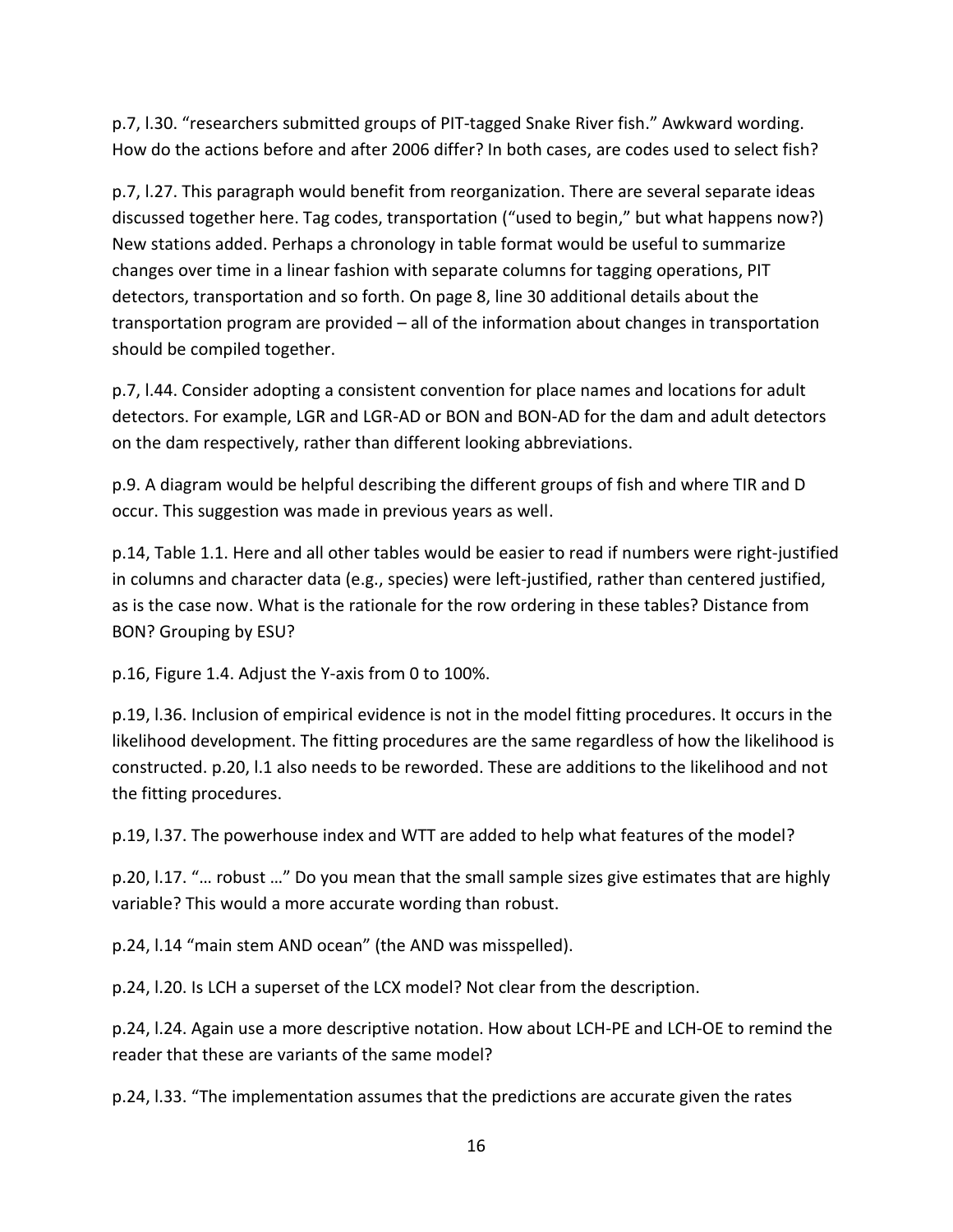used." It is unclear what this means.

p.26, The CSS defines 1-salt, 2-salt, 3-salt etc. in the glossary but then uses 1-ocean, 2-ocean, etc. when describing the model. A consistent notation should be used.

p.56, l.14. "We calculated Chi-square adjusted variances (using the **c**ˆ variance inflation factor)." What is meant by a chi-square adjusted variance? Do you mean you computed c-hat using the ratio of the deviance to its degrees of freedom?

p.57, equation 3.3. Z-hat is a random variable, but S and FTT are not and so have no variances. All of the S and FTT in the equation should read as S-hat and FTT-hat.

p.58, equation 3.4. Ditto as for equation 3.3.

p.59, equation 3.6. Reviewers were somewhat surprised that sqrt(Z-hat) was selected; reviewers would have expected a log-transform as well. The log-transform and sqrt() transform have similar form, so reviewers would do the modeling using log(Z).

p.95, Figure 4.14. What are units? In the text it is %, but these appear to be proportions. Why are confidence limits for proportions for some years greater than 1?

p.99, Figure 4.17. The units of the graphs are proportions but the text reports %. Consistency is needed here.

p.100, l. 20. "…abundance (ln (S/S) < 0)…" Some notational revision is needed because S/S = 1. The same notation is used in Figure 4.18. Do these refer to the definition of productivity as defined on page 78?

p.147. Report bias as percentage points or a decimal fraction to avoid confusion between % bias and SAR % (i.e. is a 2% bias in a SAR of 4%, 2% of 4% (i.e., .0008) or .02 on a base rate of .04?).

p.162, l.16. Check use of "apposed."

p.181, l. 8. Check use of "concision."

p.185, l.41. Power analyses require specification of the effect size. What PIT-tag effect can be detected with the current size of the study?

p.185, l.26-27. Change principle to principal.

p.188. Please define "NA" in Tables 6.1 & 6.2.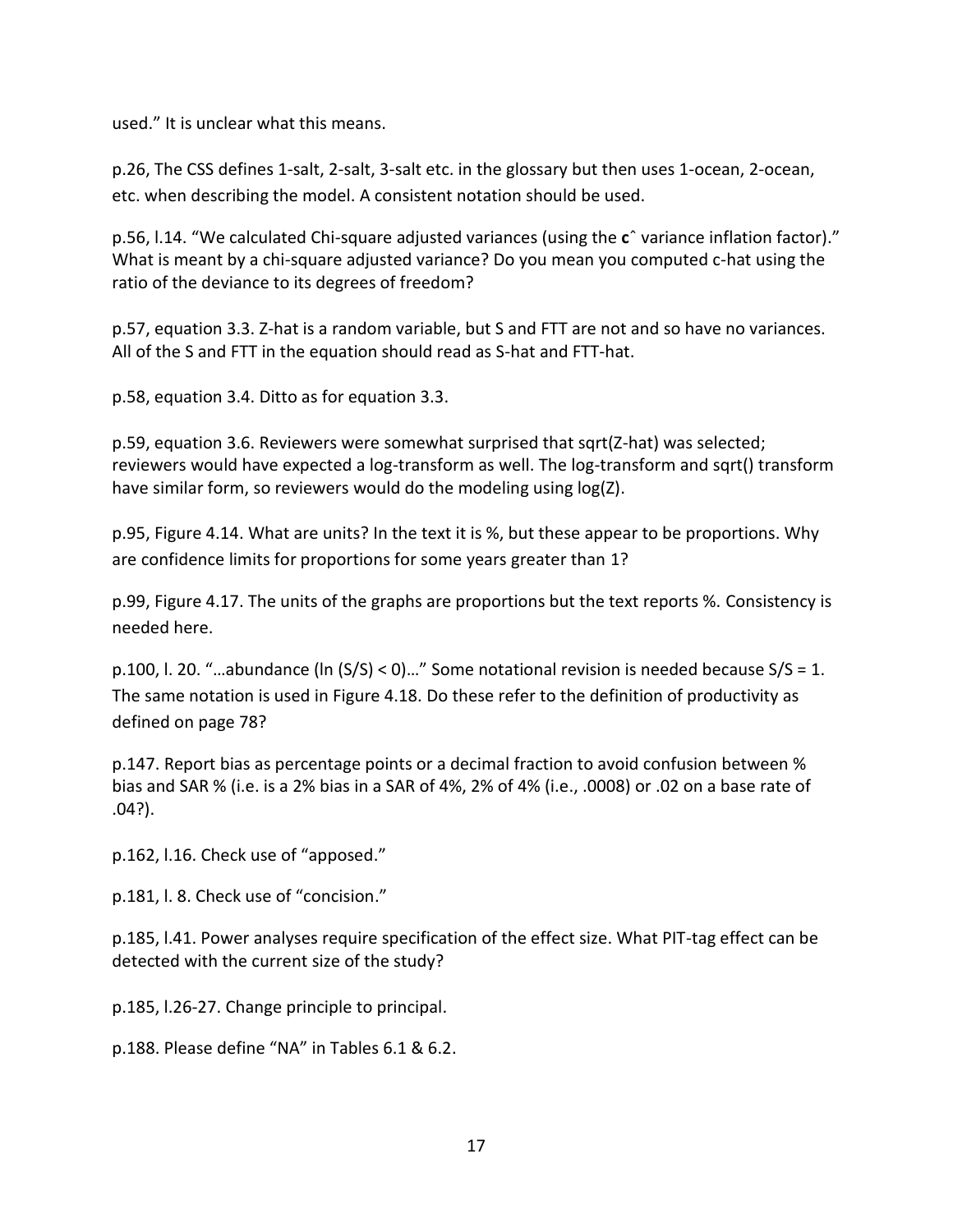p.188. l.23-24. These lines indicate that the total numbers of fish released for each group are shown on Table 6.1 (page 189) The current column label for those numbers in Table 6.1 (page 189) is misleading. It appears to indicate the number of fish tagged in each group, not how many were eventually released from the hatchery. It should be changed to something like "Estimated numbers released," or simply "Numbers of fish released." Another column could be added that indicates the number that were tagged and placed into each group in mid-November.

p.188, l.27-29. A table with the data shown in Fig. 6.2 might be a better way to present this information.

p.191 Figure 6.4. Color for coding categories is hard to read by color-blind readers, and it does not photocopy well.

p.A.51. Figure A.18 top panel. It may be best not to use color only to separate the lines into hatchery and wild stocks.

p.A.53. Table A.38. Column labeled "Delta i" should be "Delta AICc."

p.A.53, Figure A.19. The blue color to separate from black and red dots does not photocopy well.

p.A.54. Figure A.19. "The two red data points…" There appears to be only one red data point.

#### <span id="page-19-0"></span>**VI. References**

- Copeland, T., D.A. Venditti, and B.R. Barnett. 2014. The importance of juvenile migration tactics to adult recruitment in stream-type Chinook salmon populations. Transactions of the American Fisheries Society. In press.
- Copeland, T. and Venditti, D.A. 2009. Contribution of three life history types to smolt production in a Chinook salmon (Oncorhynchus tshawytscha) population. Canadian Journal of Fisheries and Aquatic Sciences 66: 1658–1665.
- Knudsen, C. M., M. V. Johnston, S. L. Schroder, W. J. Bosch, D. E. Fast, and C. R. Strom. 2009. Effects of Passive Integrated Transponder Tags on smolt-to-adult recruit survival, growth, and behavior of hatchery spring Chinook salmon. North American Journal of Fisheries Management 29:658–669.